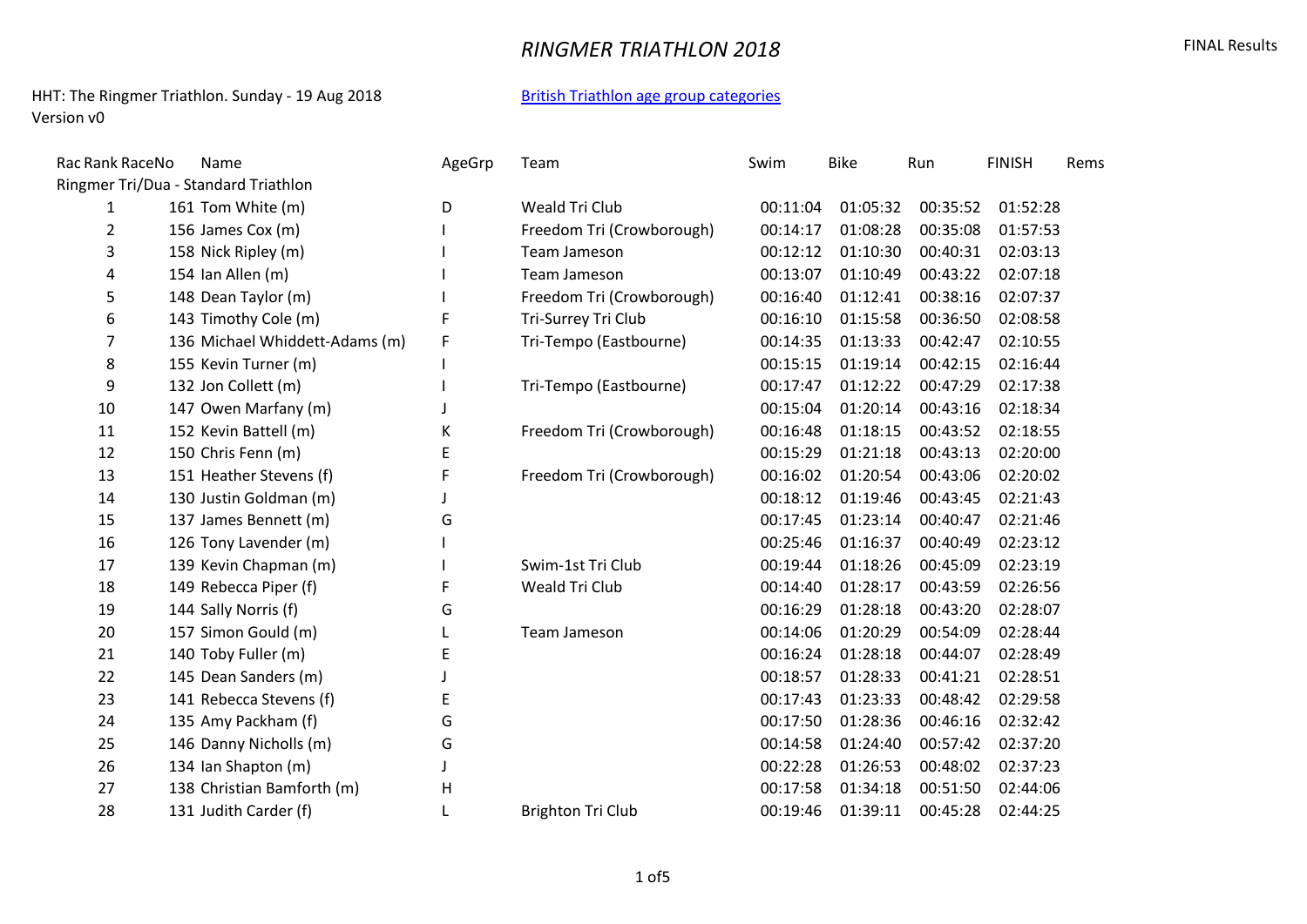# **RINGMER TRIATHLON 2018 EINAL Results**

| -29  | 133 Sarah Nicholson (f) |  | 00:18:41  01:47:47  00:49:18  02:55:46 |  |
|------|-------------------------|--|----------------------------------------|--|
| - 30 | 128 Helen Agutter (f)   |  | 00:20:22  01:46:28  00:54:39  03:01:29 |  |
| 31   | 129 Sophie Elkins (f)   |  | 00:25:07  01:47:48  00:59:21  03:12:16 |  |

### Ringmer Tri/Dua - Sprint Triathlon

| Rank RaceNo    | Name                      | AgeGrp | Team                             | Swim     | <b>Bike</b> | Run      | <b>FINISH</b> | Rems |
|----------------|---------------------------|--------|----------------------------------|----------|-------------|----------|---------------|------|
| 1              | 594 Matthew Usher (m)     |        | Tunbridge Wells Tri Club         | 00:06:38 | 00:37:37    | 00:24:16 | 01:08:31      |      |
| $\overline{2}$ | 587 Roger Moore (m)       |        | Freedom Tri (Crowborough)        | 00:07:11 | 00:40:05    | 00:24:43 | 01:11:59      |      |
| 3              | 588 Steven Woodbridge (m) | н      |                                  | 00:07:27 | 00:39:08    | 00:25:27 | 01:12:02      |      |
| 4              | 590 Greig Poulter (m)     |        | <b>Team GingerMay</b>            | 00:07:09 | 00:40:03    | 00:25:02 | 01:12:14      |      |
| 5              | 596 Warwick Hadley (m)    | D      | <b>Blackwater Tri Club</b>       | 00:06:40 | 00:42:05    | 00:25:07 | 01:13:52      |      |
| 6              | 586 Kelvin Spencer (m)    | К      |                                  | 00:07:29 | 00:40:39    | 00:28:29 | 01:16:37      |      |
| 7              | 577 Johanna Dowle (f)     | Η      | Tri-Tempo (Eastbourne)           | 00:08:02 | 00:43:28    | 00:25:46 | 01:17:16      |      |
| 8              | 561 Ben Sealy (m)         | H      |                                  | 00:08:40 | 00:42:22    | 00:27:09 | 01:18:11      |      |
| 9              | 589 Steve Wilson (m)      |        | Les Stables                      | 00:07:53 | 00:43:37    | 00:26:56 | 01:18:26      |      |
| 10             | 568 Philip Long (m)       |        | Tri-Tempo (Eastbourne)           | 00:08:14 | 00:42:21    | 00:28:47 | 01:19:22      |      |
| 11             | 560 Matt Daly (m)         |        | Tri-Tempo (Eastbourne)           | 00:09:18 | 00:42:54    | 00:27:14 | 01:19:26      |      |
| 12             | 565 Edward Clarke (m)     | E      |                                  | 00:08:35 | 00:44:39    | 00:26:16 | 01:19:30      |      |
| 13             | 552 Mike Hawkins (m)      | L      | <b>Velocity Multisport</b>       | 00:09:26 | 00:42:36    | 00:27:52 | 01:19:54      |      |
| 14             | 478 Mark Cossey (m)       | н      | Brighton Phoenix AC & Tri        | 00:10:44 | 00:44:33    | 00:24:38 | 01:19:55      |      |
| 15             | 477 Kevin Burton (m)      |        | Tri-Tempo (Eastbourne)           | 00:10:52 | 00:41:39    | 00:28:33 | 01:21:04      |      |
| 16             | 582 Andy Grey (m)         | F      |                                  | 00:07:20 | 00:45:12    | 00:28:48 | 01:21:20      |      |
| 17             | 489 Terry Puttock (m)     | К      |                                  | 00:10:16 | 00:43:40    | 00:28:14 | 01:22:10      |      |
| 18             | 615 Jenny Wellman (f)     | G      |                                  | 00:08:49 | 00:45:37    | 00:27:51 | 01:22:17      |      |
| 19             | 592 Joe Dott (m)          | E      |                                  | 00:06:59 | 00:46:56    | 00:28:24 | 01:22:19      |      |
| 20             | 580 Andy Marks (m)        | E      | Tri-Tempo (Eastbourne)           | 00:08:45 | 00:46:18    | 00:28:59 | 01:24:02      |      |
| 21             | 595 Claire Lockwood (f)   | F      | Tri-Tempo (Eastbourne)           | 00:06:29 | 00:50:09    | 00:27:41 | 01:24:19      |      |
| 22             | 593 Paolo Di Vincenzo (m) | H      |                                  | 00:06:15 | 00:46:43    | 00:31:25 | 01:24:23      |      |
| 23             | 611 Guy Mace (m)          | H      | Tri-Tempo (Eastbourne)           | 00:08:41 | 00:48:52    | 00:27:14 | 01:24:47      |      |
| 24             | 566 Ian Foxall (m)        |        | Tri-Tempo (Eastbourne)           | 00:08:38 | 00:47:34    | 00:28:38 | 01:24:50      |      |
| 25             | 581 Mark Jerling (m)      | К      |                                  | 00:08:58 | 00:47:13    | 00:29:34 | 01:25:45      |      |
| 26             | 579 Paul Wafer (m)        |        | Lewes AC                         | 00:08:01 | 00:48:41    | 00:29:25 | 01:26:07      |      |
| 27             | 491 Simon Carey (m)       |        | <b>Bexhill Runners &amp; Tri</b> | 00:10:00 | 00:48:30    | 00:28:13 | 01:26:43      |      |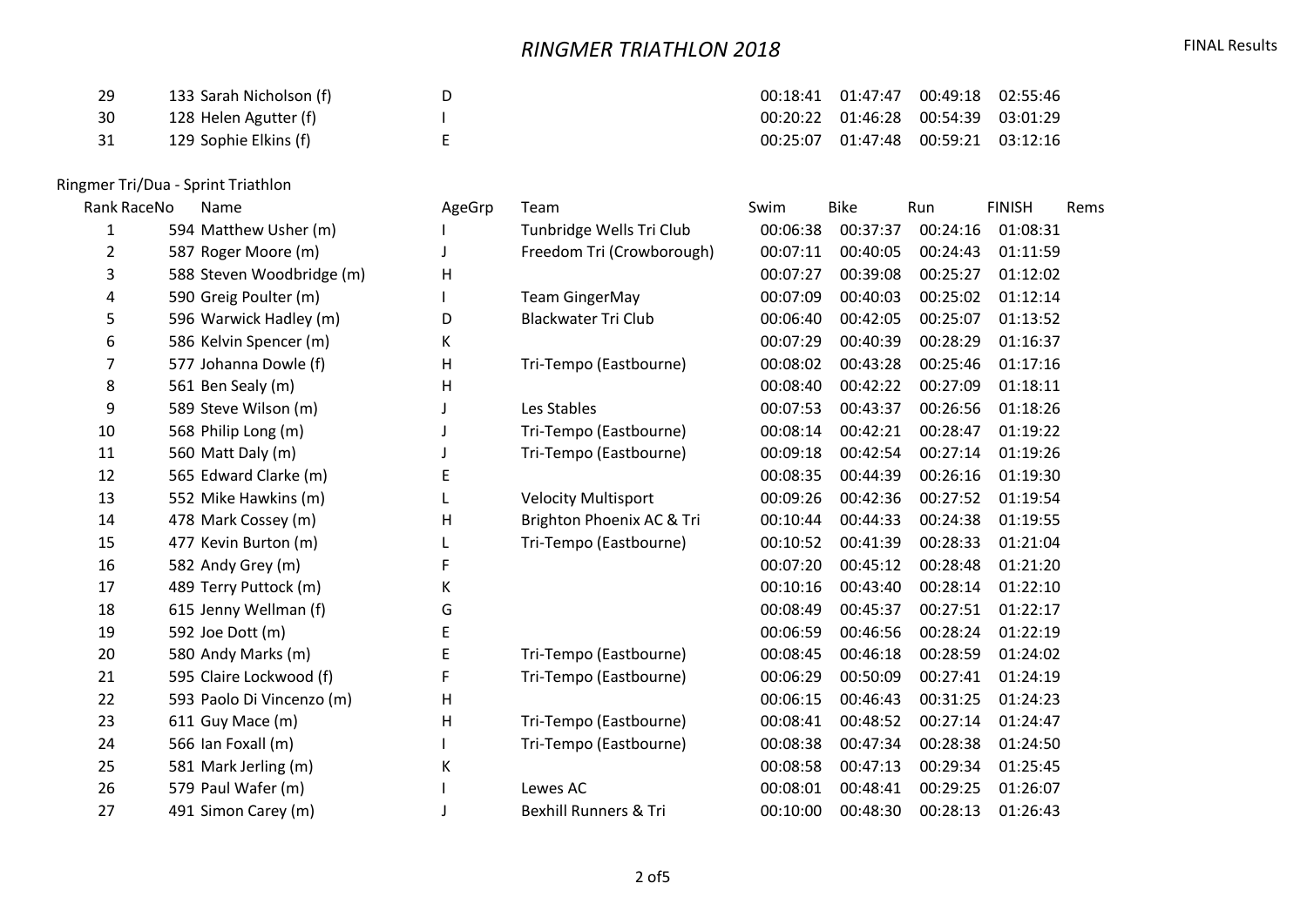## **RINGMER TRIATHLON 2018 EXAMPLE 2018**

| 28 | 576 Katy Statham (f)         | н |                                | 00:08:36 | 00:50:25 | 00:27:52 | 01:26:53 |
|----|------------------------------|---|--------------------------------|----------|----------|----------|----------|
| 29 | 578 Julie Honess (f)         | H | Tri-Tempo (Eastbourne)         | 00:08:06 | 00:50:56 | 00:29:13 | 01:28:15 |
| 30 | 556 Chris White (m)          | G |                                | 00:09:17 | 00:48:27 | 00:30:51 | 01:28:35 |
| 31 | 487 Tim Canham (m)           | K |                                | 00:09:45 | 00:50:27 | 00:28:50 | 01:29:02 |
| 32 | 496 Louise Murfet (f)        | E |                                | 00:07:42 | 00:50:09 | 00:31:51 | 01:29:42 |
| 33 | 492 Hannah Edleston (f)      | Н | Tri-Tempo (Eastbourne)         | 00:09:27 | 00:51:57 | 00:28:28 | 01:29:52 |
| 34 | 559 Jacqui Hemsley-Lane (f)  | Н | Tri-Tempo (Eastbourne)         | 00:08:53 | 00:50:38 | 00:30:23 | 01:29:54 |
| 34 | 597 Mark Bailey (m)          |   |                                | 00:06:58 | 00:54:16 | 00:28:40 | 01:29:54 |
| 36 | 494 Edward Lay (m)           |   |                                | 00:09:31 | 00:51:40 | 00:29:06 | 01:30:17 |
| 37 | 476 David Offen (m)          |   |                                | 00:09:13 | 00:53:22 | 00:28:14 | 01:30:49 |
| 38 | 557 George Message (m)       | E | Tri-Tempo (Eastbourne)         | 00:08:16 | 00:53:13 | 00:29:26 | 01:30:55 |
| 39 | 475 Camilla Moyle (f)        |   |                                | 00:10:21 | 00:53:48 | 00:28:13 | 01:32:22 |
| 40 | 614 Matt Bridgeman (m)       |   |                                | 00:09:10 | 00:50:33 | 00:32:50 | 01:32:33 |
| 41 | 591 Henry Alexander (m)      |   |                                | 00:07:17 | 00:51:53 | 00:33:27 | 01:32:37 |
| 42 | 558 Amy Ross (f)             | E | Tri-Tempo (Eastbourne)         | 00:08:46 | 00:55:28 | 00:28:26 | 01:32:40 |
| 43 | 584 Beejal Gajjar (f)        | G | <b>Team Triathlon Europe</b>   | 00:07:57 | 00:53:44 | 00:31:38 | 01:33:19 |
| 44 | 490 Fraser Hughes (m)        | D | <b>Bridge Cafe Triathletes</b> | 00:09:29 | 00:56:21 | 00:27:45 | 01:33:35 |
| 45 | 562 Helen Hyde (f)           |   |                                | 00:08:56 | 00:51:44 | 00:33:10 | 01:33:50 |
| 46 | 571 Richard Burne (m)        | L | <b>Bridge Cafe Triathletes</b> | 00:07:58 | 00:51:43 | 00:34:24 | 01:34:05 |
| 47 | 170 Nick Farey (m)           | L | Tri-Tempo (Eastbourne)         | 00:12:10 | 00:51:21 | 00:30:57 | 01:34:28 |
| 48 | 473 Richard Cave (m)         | M | Tri-Tempo (Eastbourne)         | 00:10:39 | 00:51:54 | 00:32:50 | 01:35:23 |
| 49 | 142 Matt Hutchings (m)       | H | Tri-Surrey Tri Club            | 00:09:08 | 00:47:44 | 00:38:33 | 01:35:25 |
| 50 | 551 Paul Hewitt (m)          |   |                                | 00:09:54 | 00:57:01 | 00:28:31 | 01:35:26 |
| 51 | 495 Rebecca Grey (f)         | G |                                | 00:09:40 | 00:54:01 | 00:31:48 | 01:35:29 |
| 52 | 169 Paul Parkin (m)          | N |                                | 00:12:41 | 00:50:46 | 00:32:27 | 01:35:54 |
| 53 | 569 Alan Pople (m)           | Κ | Freedom Tri (Crowborough)      | 00:08:44 | 00:51:24 | 00:36:00 | 01:36:08 |
| 54 | 575 Amanda Bahadur (f)       | G |                                | 00:09:16 | 00:55:34 | 00:32:08 | 01:36:58 |
| 55 | 573 Meg West (f)             | E |                                | 00:07:50 | 00:54:43 | 00:35:37 | 01:38:10 |
| 56 | 452 Peter Oates (m)          | K |                                | 00:11:37 | 00:53:45 | 00:32:51 | 01:38:13 |
| 57 | 493 Marion Spencer (f)       | К |                                | 00:09:51 | 00:54:21 | 00:34:12 | 01:38:24 |
| 58 | 574 Nicole Proudfoot (f)     | G |                                | 00:09:07 | 00:59:29 | 00:32:23 | 01:40:59 |
| 59 | 167 Jane Hughes (f)          | К | <b>Bridge Cafe Triathletes</b> | 00:11:35 | 00:58:38 | 00:31:32 | 01:41:45 |
| 60 | 483 Anastasiya Khomutova (f) | F | Tri-Tempo (Eastbourne)         | 00:10:00 | 00:55:55 | 00:36:43 | 01:42:38 |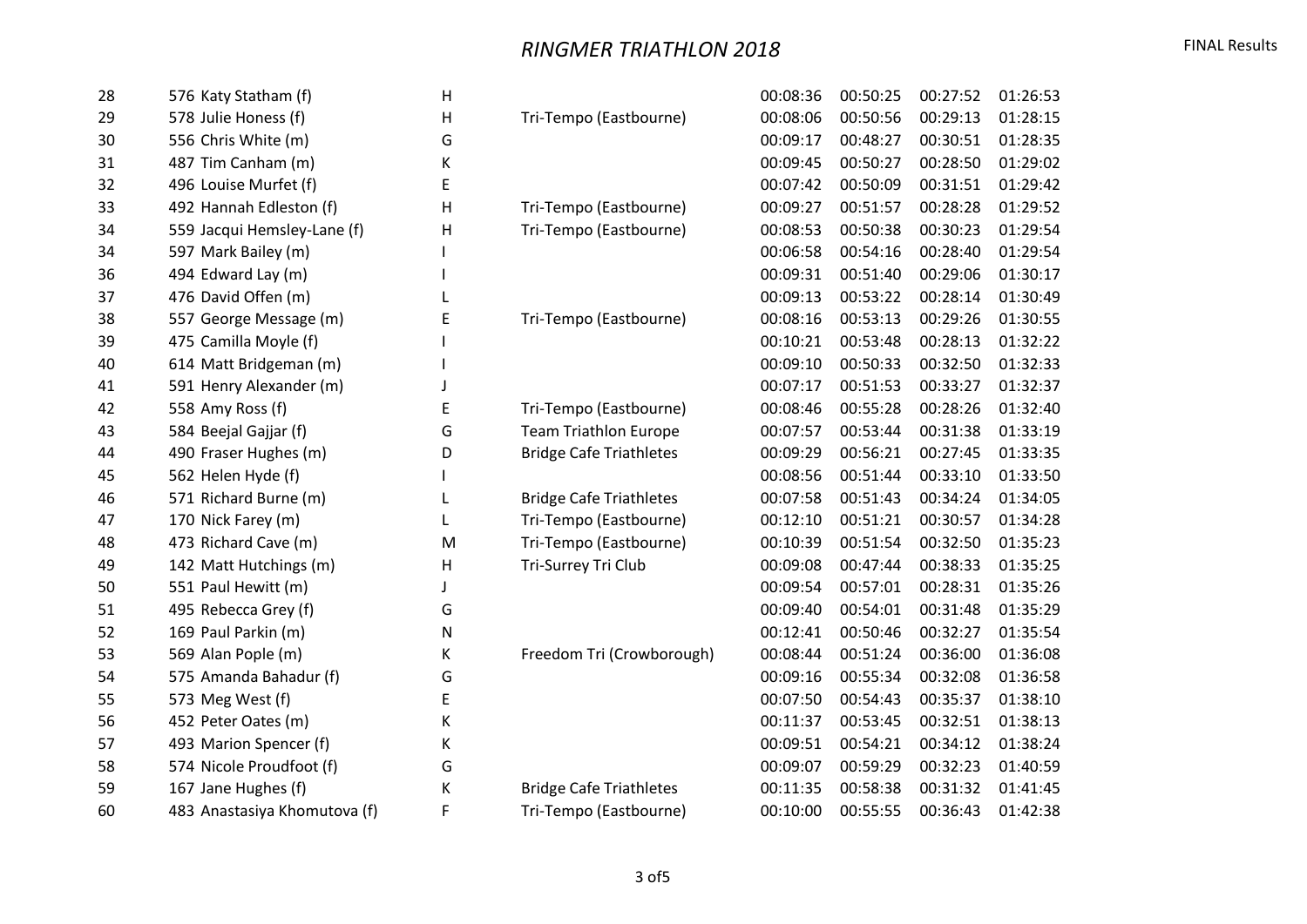## **RINGMER TRIATHLON 2018 EINAL Results** FINAL Results

| 61  | 481 Debbie McDermott (f)     |   | Tri-Tempo (Eastbourne)         | 00:10:09 | 00:57:25 | 00:36:07 | 01:43:41 |  |
|-----|------------------------------|---|--------------------------------|----------|----------|----------|----------|--|
| 62  | 554 Sharon Wheeler (f)       | К | Freedom Tri (Crowborough)      | 00:10:39 | 00:59:52 | 00:34:18 | 01:44:49 |  |
| 63  | 567 Amy Rollings (f)         |   |                                | 00:09:58 | 01:00:05 | 00:36:03 | 01:46:06 |  |
| 64  | 171 Swati Patel (f)          |   | Freedom Tri (Crowborough)      | 00:11:58 | 01:01:43 | 00:33:06 | 01:46:47 |  |
| 65  | 163 Christine Gibbons (f)    |   | Brighton Tri Club              | 00:10:24 | 01:01:08 | 00:35:25 | 01:46:57 |  |
| 66  | 485 Ramanan Rajomanohara (m) | F |                                | 00:09:22 | 01:05:35 | 00:33:28 | 01:48:25 |  |
| 67  | 185 Julia James (f)          |   | <b>Bridge Cafe Triathletes</b> | 00:09:05 | 00:59:50 | 00:40:26 | 01:49:21 |  |
| 68  | 570 Lara Doheny (f)          |   |                                | 00:08:25 | 00:56:13 | 00:45:19 | 01:49:57 |  |
| 69  | 482 Kate Marshall (f)        |   |                                | 00:08:31 | 01:08:09 | 00:33:42 | 01:50:22 |  |
| 70  | 162 Dawn Crowe (f)           |   |                                | 00:11:21 | 00:59:56 | 00:40:14 | 01:51:31 |  |
| 71  | 168 Elaine Williams (f)      |   | <b>Bridge Cafe Triathletes</b> | 00:13:12 | 01:03:45 | 00:34:42 | 01:51:39 |  |
| 72. | 165 Helen Bettridge (f)      |   |                                | 00:09:35 | 01:02:19 | 00:40:16 | 01:52:10 |  |
| 73  | 553 Lottie Scaramanga (f)    |   |                                | 00:07:44 | 01:04:49 | 00:40:24 | 01:52:57 |  |
| 74  | 472 Ian Graham (m)           |   |                                | 00:10:42 | 01:05:27 | 00:38:44 | 01:54:53 |  |
| 75  | 471 Jenny Hindle (f)         | К |                                | 00:12:21 | 00:57:53 | 00:45:40 | 01:55:54 |  |
| 76  | 488 Sue Pople (f)            | К | Freedom Tri (Crowborough)      | 00:10:36 | 01:06:09 | 00:40:15 | 01:57:00 |  |
| 77  | 612 John Brown (m)           | Q | <b>Maidstone Harriers</b>      | 00:14:38 | 01:01:11 | 00:42:52 | 01:58:41 |  |

 164 Stef Mullins (f) E 00:10:22 01:06:49 00:41:44 01:58:55 484 Sarah Cooper (f) L Freedom Tri (Crowborough) 00:12:51 01:03:57 00:45:17 02:02:05

| 80 | 603 Naomi Hemingway (f) |
|----|-------------------------|
| 81 | 564 Lucy Freeborn (f)   |
| 82 | 474 Marianne Hunter (f) |

| Ringmer Tri/Dua - Supersprint Triathlon |  |  |  |  |  |  |
|-----------------------------------------|--|--|--|--|--|--|
| Rank RaceNo<br>Name                     |  |  |  |  |  |  |
| 604 William Carey (m)                   |  |  |  |  |  |  |
| 602 Matthew Hodson (m)                  |  |  |  |  |  |  |
| 607 Adam Jay (m)                        |  |  |  |  |  |  |
|                                         |  |  |  |  |  |  |

|             | mer Tri/Dua - Supersprint Triathlon |        |                                |          |             |          |               |      |
|-------------|-------------------------------------|--------|--------------------------------|----------|-------------|----------|---------------|------|
| Rank RaceNo | Name                                | AgeGrp | Team                           | Swim     | <b>Bike</b> | Run      | <b>FINISH</b> | Rems |
|             | 604 William Carey (m)               | D      | Bexhill Runners & Tri          | 00:05:10 | 00:28:45    | 00:11:52 | 00:45:47      |      |
|             | 602 Matthew Hodson (m)              |        |                                | 00:04:26 | 00:28:41    | 00:17:50 | 00:50:57      |      |
| 3           | $607$ Adam Jay $(m)$                | G      |                                | 00:06:44 | 00:29:21    | 00:17:07 | 00:53:12      |      |
| 4           | 600 Valerie Barnes (f)              | К      | <b>Brighton Multisports</b>    | 00:04:48 | 00:29:36    | 00:20:04 | 00:54:28      |      |
| 5.          | 610 Helen Brown (f)                 |        | <b>Bridge Cafe Triathletes</b> | 00:06:44 | 00:32:19    | 00:16:04 | 00:55:07      |      |
| 6           | 601 Danielle Smith (f)              | E      |                                | 00:04:23 | 00:31:03    | 00:20:15 | 00:55:41      |      |
|             | 608 Eleanor Curtis (f)              | C      |                                | 00:05:43 | 00:32:37    | 00:17:35 | 00:55:55      |      |
| 8           | 605 Julia Dalbiac (f)               |        |                                | 00:06:44 | 00:34:39    | 00:16:31 | 00:57:54      |      |

 603 Naomi Hemingway (f) L 00:11:45 01:13:27 00:43:17 02:08:29 81 11:06 00:09:18 00:09:18 01:11:06 00:49:55 02:10:19 474 Marianne Hunter (f) K 00:11:34 01:04:50 00:54:06 02:10:30